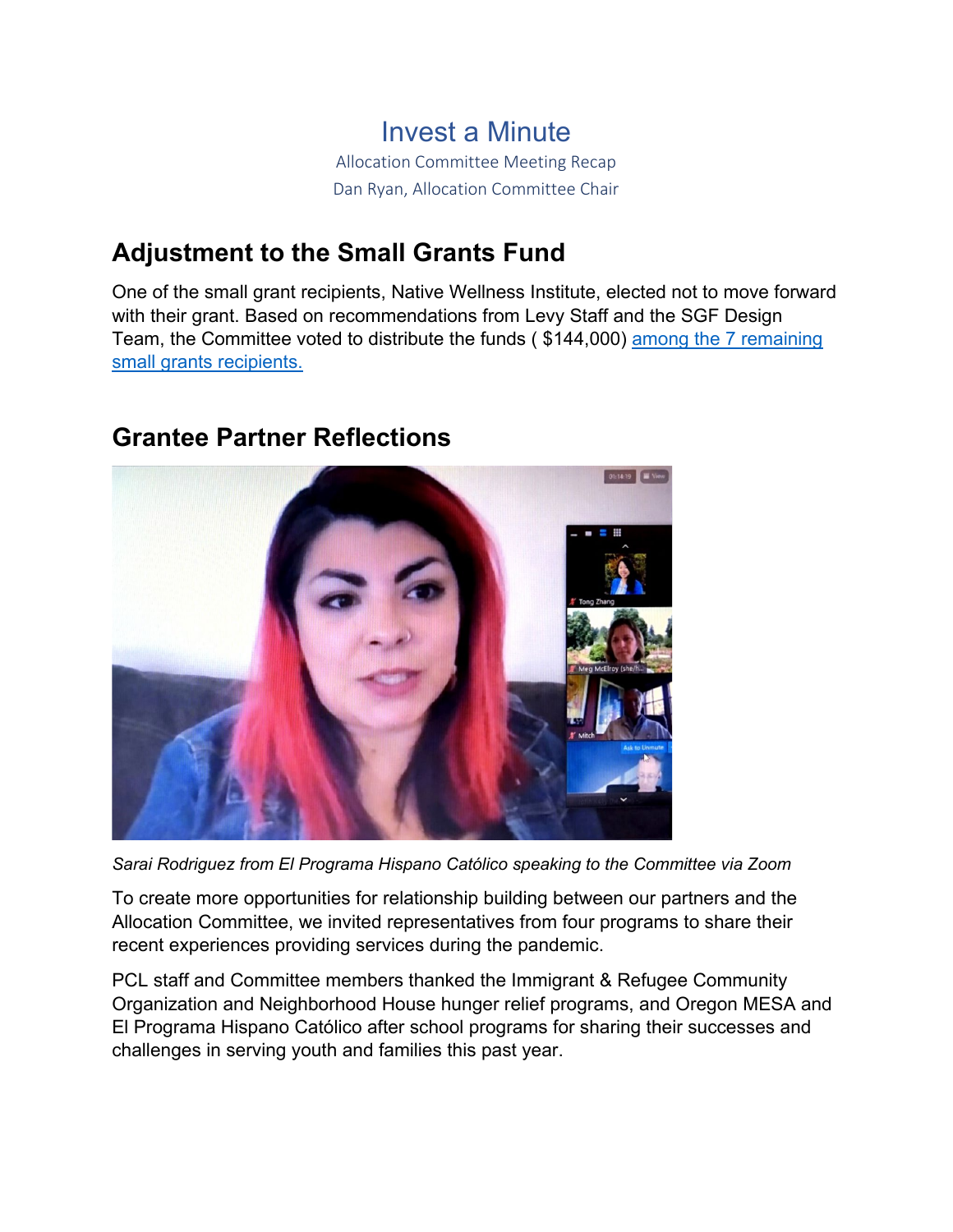### **Training and Technical Assistance for Partners**

Levy staff gave an overview of past training and technical assistance offered by the Levy, and shared preliminary results of a survey gathering partner feedback on future needs which include trauma informed care; equity, diversity & inclusion; youth development practices; child/brain development & parenting; role of culture in mentoring; and evaluating program impact. Staff will use results of the survey along with further consultation with grantees to create a training and technical assistance plan for Committee review in the fall.

# **Creating a Community Advisory Committee**

Staff summarized preliminary planning to form a community committee to advise on PCL processes such as reporting, accountability and grantmaking. Staff is looking at local models (Preschool for All, Portland Clean Energy Fund) for their approaches to advisory committees and subcommittees, and learning practices of participatory grantmaking. AC members discussed their priorities for advisory committee role, membership, and relationship to the AC. Staff will use this feedback to bring a proposal to the Committee for review in the fall.

### **Allocation Committee Member Feedback Sessions**

Staff summarized feedback gathered in recent individual meetings with committee members around staff communications, preferences for the Committee's role in overseeing performance and assuring accountability, and priorities for changes to the Levy. Committee members discussed their values and priorities in gauging Levy performance, and noted a range of priorities for change in the future including serving youth transitioning into adulthood, supporting youth mental health, and preventing gun violence and homelessness.

### **Introducing Joel Broussard**

Finally, we're thrilled to welcome Joel Broussard to the Levy staff. Joel is a Portland native who has seen many changes happen in the Portland area, and the state of Oregon, over the years. With over 28 years of experience as a social worker, Joel will be managing the Levy's Child Abuse Prevention & Intervention and Foster Care grants.

[Visit our staff page to learn more or contact Joel.](https://www.portlandchildrenslevy.org/about-us/staff)